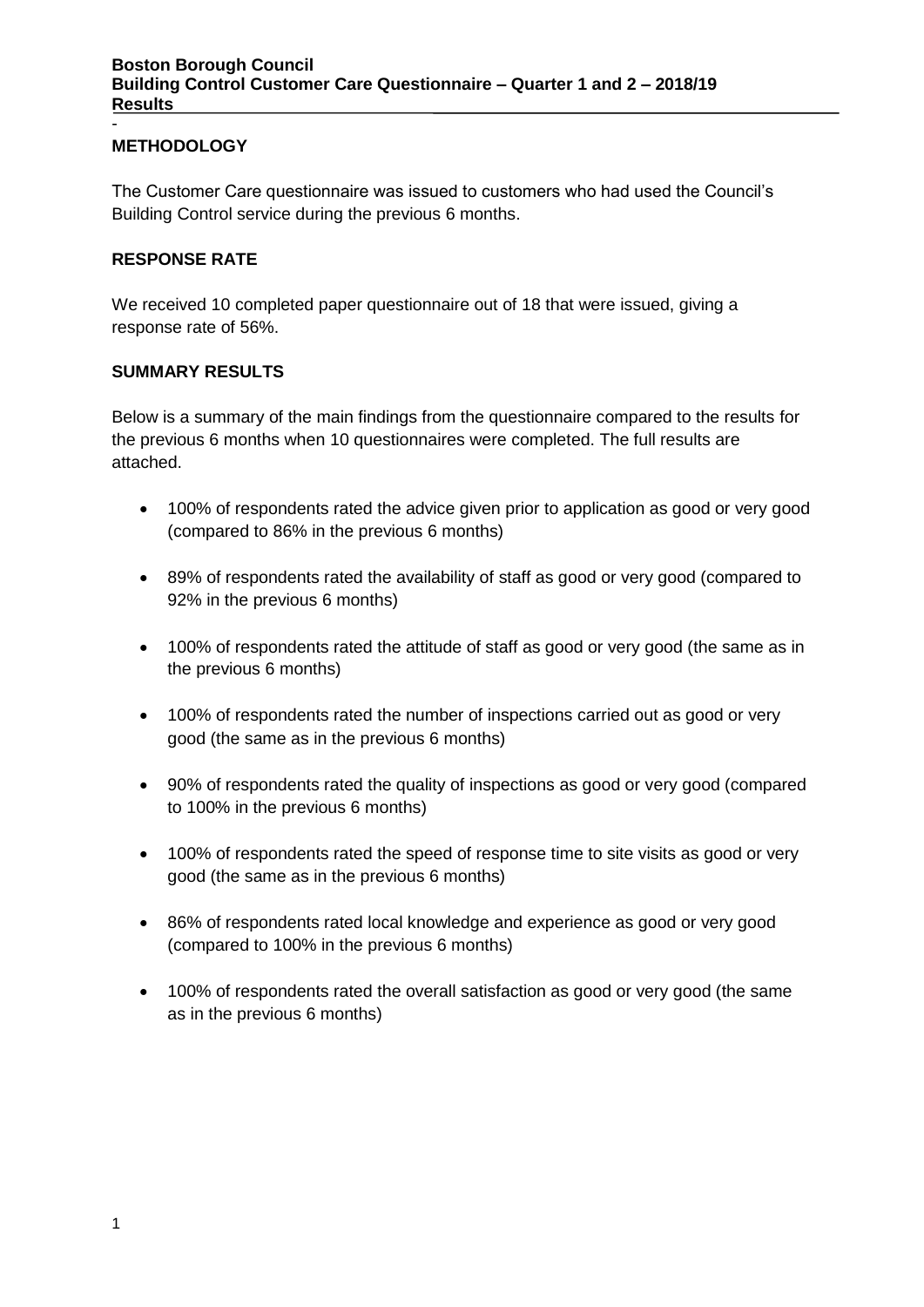# **FULL RESULTS**

The following is the analysis of the 10 completed questionnaires.





## **Q2a. Did you use an architect/designer for your scheme?**

50% of respondents answered yes to this question.

## **Q2b. Did you engage a builder to carry out the work?**

80% of respondents answered yes to this question.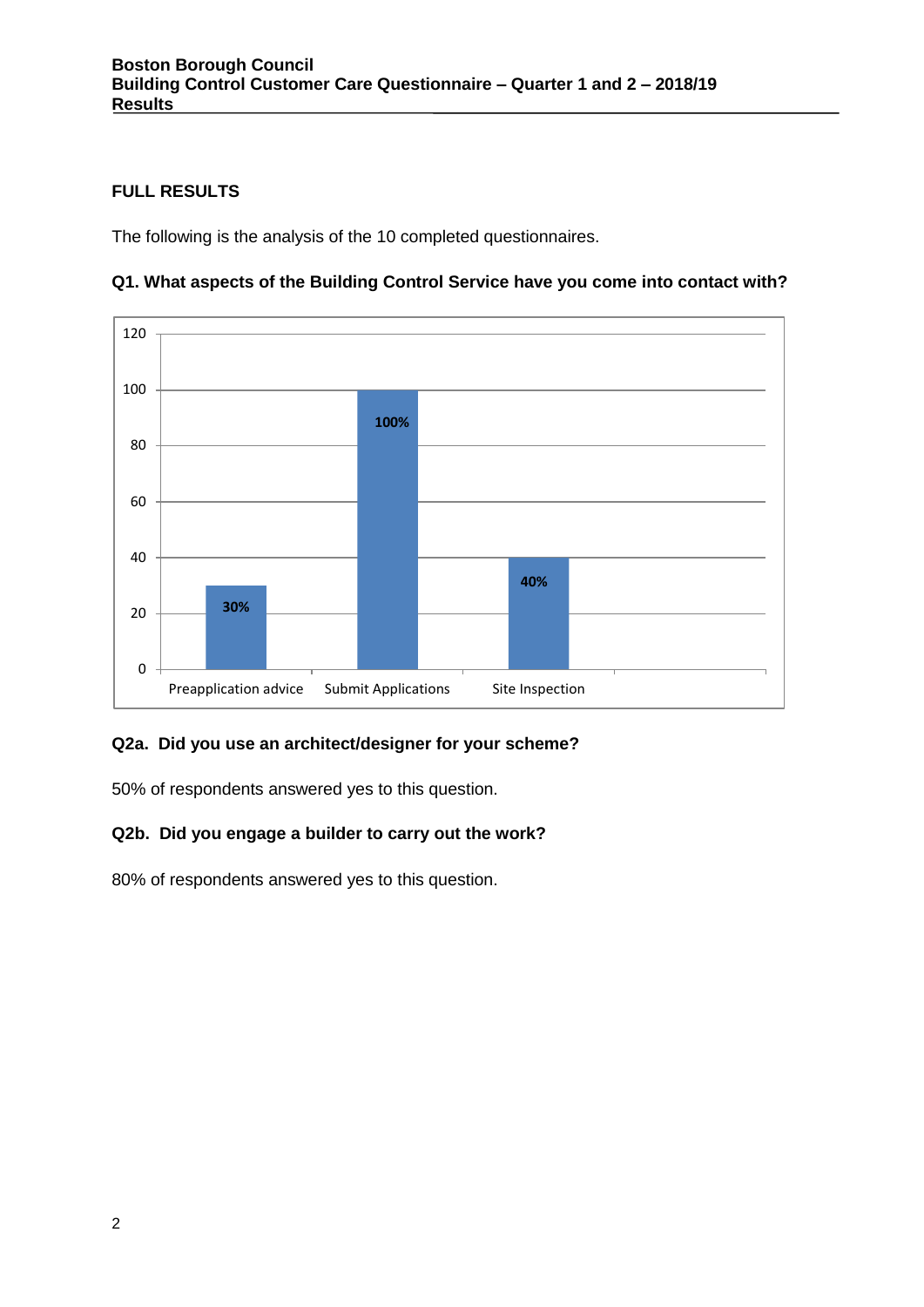

## **Q3. How would you rate the following aspects of the service?**

|                                          | <b>Very</b><br>good | Good | <b>Satisfactory</b> | Poor  | <b>Very</b><br>Poor |
|------------------------------------------|---------------------|------|---------------------|-------|---------------------|
| Advice given prior to application        | 60%                 | 40%  | 0%                  | 0%    | $0\%$               |
| Attitude of staff                        | 67%                 | 33%  | 0%                  | $0\%$ | 0%                  |
| Availability of staff                    | 56%                 | 33%  | 11%                 | $0\%$ | 0%                  |
| Ease of contacting officers              | 50%                 | 38%  | 13%                 | $0\%$ | 0%                  |
| Local knowledge and experience           | 43%                 | 43%  | 14%                 | 0%    | 0%                  |
| No of inspections carried out            | 56%                 | 44%  | 0%                  | 0%    | 0%                  |
| Overall satisfaction                     | 60%                 | 40%  | 0%                  | 0%    | 0%                  |
| Quality of site inspections              | 40%                 | 50%  | 10%                 | 0%    | 0%                  |
| Speed of response time to site<br>visits | 60%                 | 40%  | $0\%$               | 0%    | 0%                  |